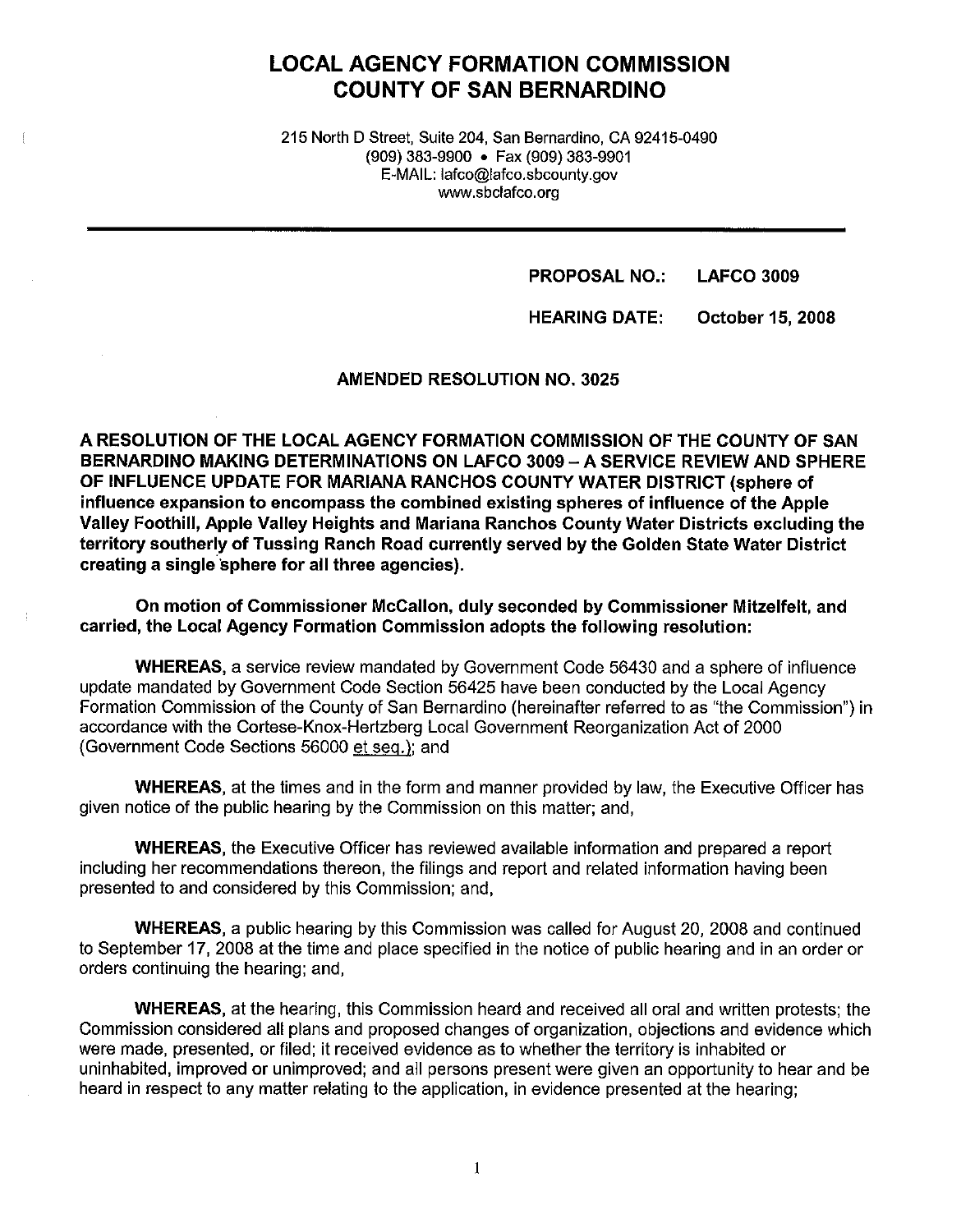**WHEREAS,** a statutory exemption has been issued pursuant to the provisions of the California Environmental Quality Act (CEQA) indicating that this service review and sphere of influence update are statutorily exempt from CEQA and such exemption was adopted by this Commission on September 17, 2008. The Clerk was directed to file a Notice of Exemption within five working days of its adoption;

**WHEREAS,** based on presently existing evidence, facts, and circumstances filed with the Local Agency Formation Commission and considered by this Commission, it is determined that the following sphere of influence determination is made: that the sphere of influence for the Mariana Ranchos County Water District, shall be expanded to include the territory within its existing sphere of influence and that of the Apple Valley Foothill and the Apple Valley Heights County Water Districts as depicted on the maps attached hereto as Exhibit "A" and "B";

**WHEREAS,** this resolution is amended by the Executive Officer on November 14, 2008, pursuant to the authority provided in Government Code Section 56883 to correct an error which occurred inadvertently without requiring a process of reconsideration; and

**WHEREAS,** the determinations required by Government Code Section 56430 and local Commission policy are included in the report prepared and submitted to the Commission dated September 8, 2008 and received and filed by the Commission on September 17, 2008, a complete copy of which is on file in the LAFCO office. The determinations of the Commission are:

## **1. Growth and population projections for the affected area:**

The 2006 estimated population for the District was 1,097. Growth within the District's boundaries is anticipated to continue at a significant rate, keeping pace with the Town's anticipated growth rate for its sphere. Based on historic growth, the District expects ten new connections per year. However, the County has approved or is considering development applications along the Mojave River immediately outside the District's boundaries and spheres which may signal a more intensive growth pattern.

## **2. Present and planned capacity of public facilities and adequacy of public services, including infrastructure needs or deficiencies:**

Currently, the District provides water to 399 active connections and there are currently 454 serviceable units within its boundaries. It has two wells capable of producing 800 gallons per minute (gpm) or 1.34 million gallons per day and two storage tanks with storage capacity of 900,000 gallons. There is also one small hydroneumatic tank with booster pumps serving customers on Alegre Vista. The Plan indicates that the District had sufficient supply, storage, and distribution facilities to serve the existing connections in 2007. However it notes that it will continue to need other sources of supply (make up and replacement water) to meet service demands.

The District conducts monthly tests of the quality of the water in its system. All results have been within the prescribed limits.

The most recent improvement by the District, taking place in 2006, was the replacement of water mains and valves in portions of the District. This project was funded by connection fees and saved funds. The Plan indicates that the realistic proposed improvements will be centered in the northeast part of the District to replace all standpipes with three-way fire hydrants per the Apple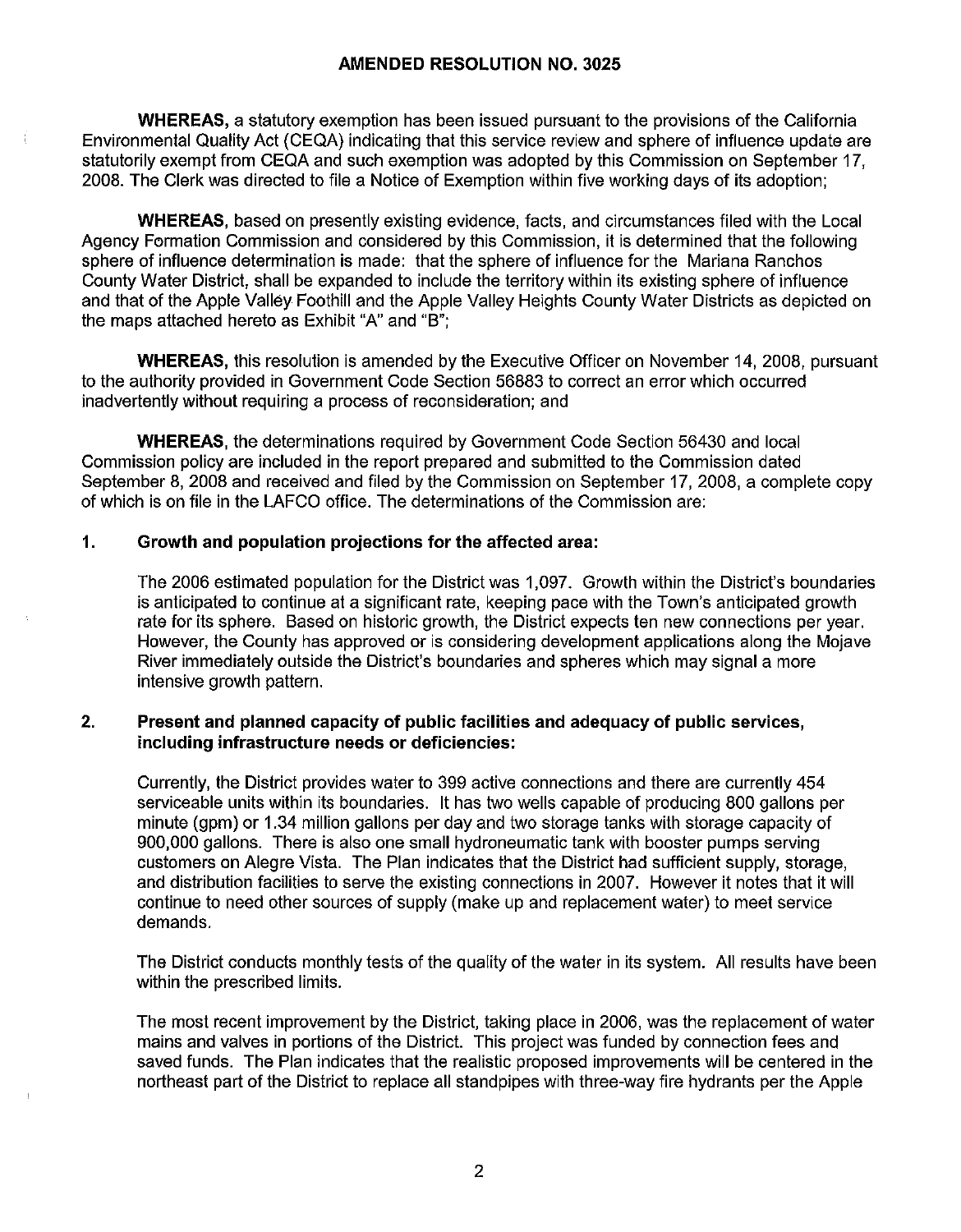Valley Fire Protection District. Also, the pipeline in Section 14 on Cerra Vista is planned to be replaced with an eight-inch piping. The total construction cost is estimated at \$290,500.

MRCWD has water production rights (also known as Base Annual Production) to assure 245 acre-feet (AF) annually. The District is within the Alto sub-region, and Free Production Allowance (FPA) is currently at 60% of Base Annual Production, which permits the district 147 AF of FPA for FY 2008-09. As noted in the most recent Watermaster Annual Report, "further rampdown is not warranted in Alto at this time". Producers are required to replace any water pumped above their FPA by paying the Mojave Basin Area Watermaster to purchase supplemental water or by purchasing unused production rights from another party. As indicated in the table below, the historical trend for the District's water production indicates that it produces more than its FPA. Thus, it has to purchase water from other agencies within the sub-basin to avoid paying the higher replacement water and make-up water rates charged by the Watermaster. However, since 2005-06 it has not purchased water from other agencies and has been obligated to pay the higher replacement water rates of the Watermaster.

Currently, the District provides water to 279 active connections. It has two wells and reservoir

| <b>Water Year</b> | Free<br><b>Production</b><br><b>Allowance</b><br>(FPA) | Carryover<br>from Prior<br>Year | <b>Transfers</b><br>from Other<br>Water<br><b>Agencies</b> | Verified<br><b>Production</b> | <b>Unused FPA</b><br>or<br>(Water<br><b>Production in</b><br><b>Excess of</b><br>FPA) | Replacement<br>Water<br>Obligation<br>(Agency<br>overdraft) | Makeup Water<br>Obligation<br>(Watermaster<br>replacement to<br>the sub-basin) |
|-------------------|--------------------------------------------------------|---------------------------------|------------------------------------------------------------|-------------------------------|---------------------------------------------------------------------------------------|-------------------------------------------------------------|--------------------------------------------------------------------------------|
| 2002-03           | 184                                                    | 0                               | 53                                                         | (234)                         | 0                                                                                     | \$0                                                         | \$0                                                                            |
| 2003-04           | 172                                                    | 0                               | 194                                                        | (257)                         | 109                                                                                   | \$0                                                         | $\overline{30}$                                                                |
| 2004-05           | 160                                                    | 109                             | $\mathbf 0$                                                | (223)                         | 46                                                                                    | \$0                                                         | \$0                                                                            |
| 2005-06           | 147                                                    | 46                              | $\Omega$                                                   | (243)                         | (50)                                                                                  | \$12,300                                                    | \$0                                                                            |
| 2006-07*          | 147                                                    | 0                               | 0                                                          | (284)                         | (137)                                                                                 | n/a                                                         | n/a                                                                            |
| 2007-08**         | 147                                                    | 0                               | n/a                                                        | n/a                           | n/a                                                                                   | n/a                                                         | n/a                                                                            |
| 2008-09           | 147                                                    | د د                             |                                                            | $- -$                         | $\sim$ $\sim$                                                                         | --                                                          |                                                                                |

**Mariana Ranchos CWD Water Production and Water Obligations**  (units in acre feet unless otherwise noted)

Sources: Mojave Basin Area Watermaster, Annual Reports of the Mojave Basin Area Watermaster for Water Years 2003/04 through 2006/07, (April 1, 2005 through April 1, 2008).

Mojave Basin Area Watermaster, Request for Assignment of Carryover Right in Lieu of Payment of Replacement Water Assessments Recommended for Filing. For Water Years 2002/03 through 2006/07.

• Subject to amendment in Appendix I in Fifteenth Annual Report of the Watermaster due April 2009.

"Draft data (Appendix B) not available until January 2009.

**3. Financial ability of agencies to provide services:**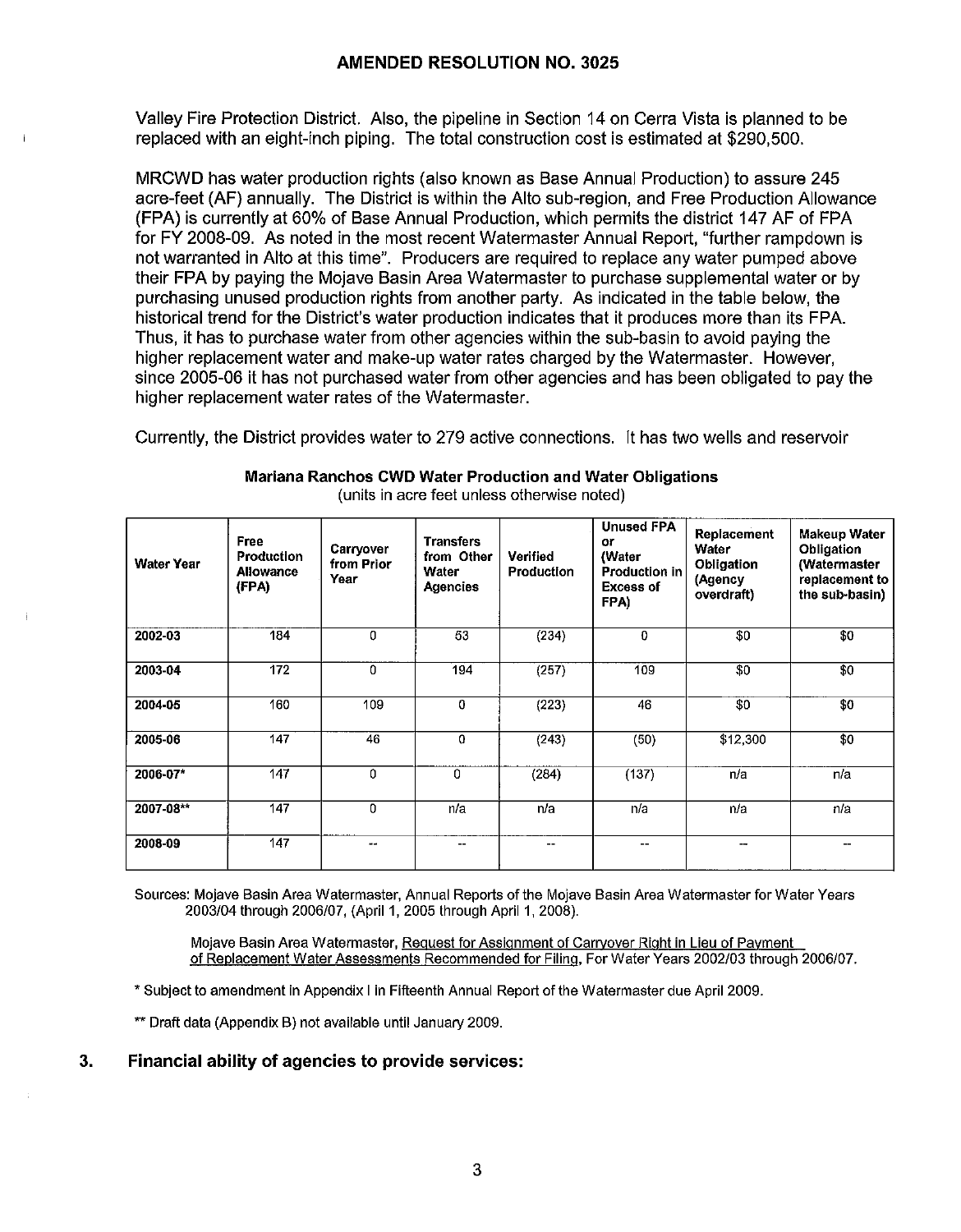The District's main sources of revenue are customer charges for water, standby fees of \$30 per acre, connection fees, and investment income. According to the District's most recent audit for FY 2005-06, its net assets increased 8.8% to \$1,121,000 and revenues were in excess of expenditures by \$36,300.

The District has an assessment district known as Assessment District 88-1 (Circle M Rancheritos). Bonds were sold to provide water facilities within this area in 1988 for a total of \$481,000. The assessment district was repaid and dissolved in September of 2005.

To pay for improvements and additions to the system, the District plans to increase the connection fees coupled with a supplemental water charge. This supplemental charge would be \$1,800 per dwelling unit, representing a two-year deposit for overdraft charges, and will be reviewed each year.

# **4. Status of, and opportunities for, shared facilities:**

There are no facilities that the District shares and ii states that it does not foresee sharing facilities

## **5. Accountability for community service needs, including governmental structure and operational efficiencies:**

The District is governed by a five-member board of directors and has four employees. The District holds its regular meetings on the third Thursday of the month at the District office, is open to the public, and encourages public comments and suggestions. Furthermore, the District uses monthly newsletters to communicate with customers and to stress conservation. It utilizes an electronic billing system.

The District has held five elections within the past decade with the last one taking place in November 2007.

The District does not participate in joint financing projects and has no joint powers agreements.

## Government Structure Options

There are two types of government structure options:

- Out-of-agency service agreements where an agency provides service outside its boundaries; or,
- Other potential government structure options such as consolidation, reorganization, or dissolution.

## Out-of-Agency Service Agreements:

The District has identified that it does not currently provide service outside its boundaries.

## Other Government Structure Options:

While the discussion of some government structure options may be theoretical, a service review should address all possible options. The options would be: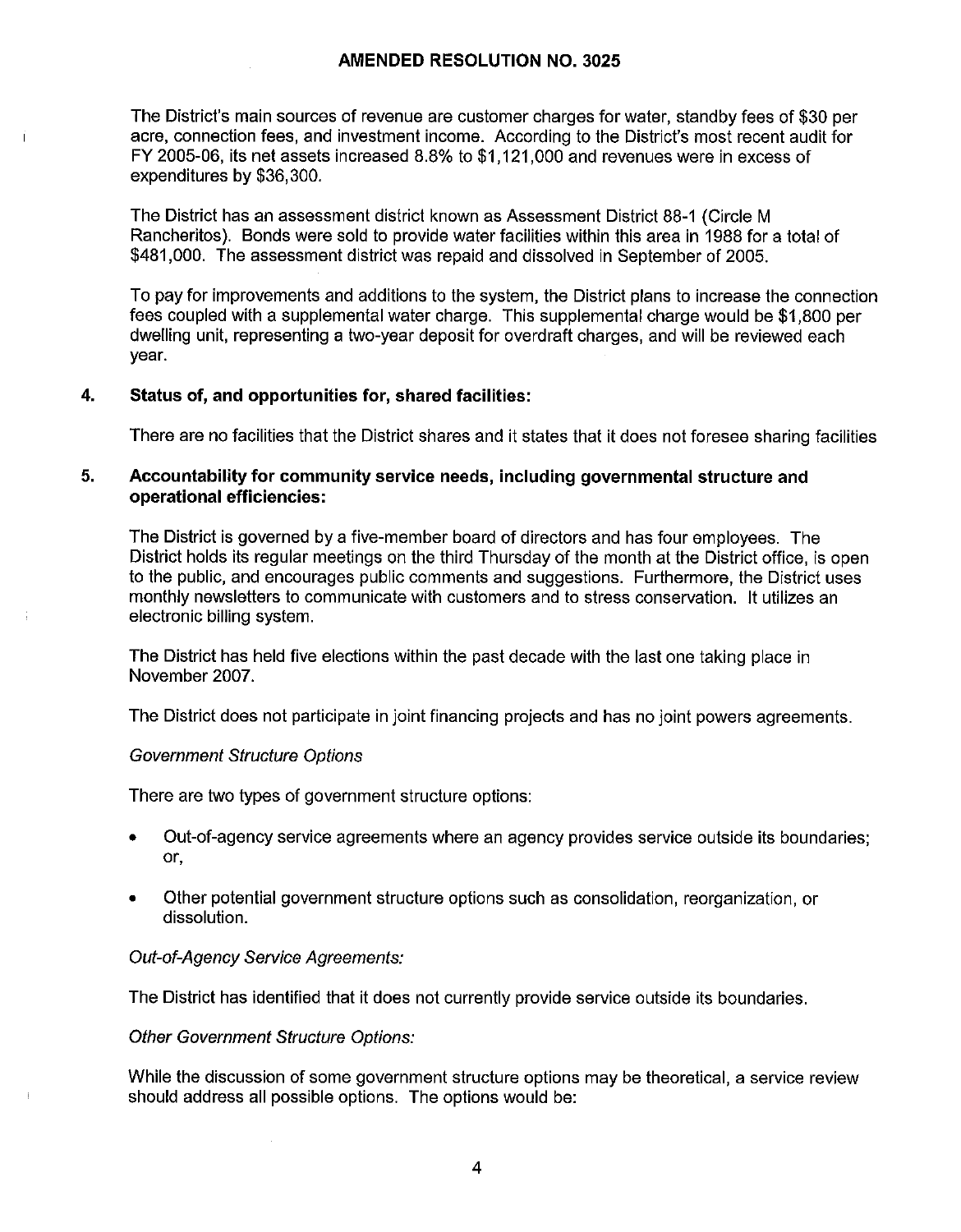- 1. Assignment of a zero sphere of influence for the District. This option would send a signal that the Commission anticipates a future consolidation of the public water districts within the Town's southern sphere.
- 2. A second option also sends a signal that the Commission anticipates a future consolidation of the three county water districts within the Town's southern sphere a part of the Alto sub-basin of the Mojave River adjudication. This option would assign the same sphere of influence to all three water districts within the southern Apple Valley sphere of influence a part of the Alto sub-basin. This would signal that these County Water Districts should meet to discuss a potential consolidation.
- 3. Retain the status quo; this would maintain a coterminous sphere and boundary. As mentioned within the staff report, numerous inefficiencies exist by having three separate yet contiguous county water districts in one portion of the area. Maintenance of the status quo would continue such inefficiencies.

As indicated in the discussion of water issues, the Commission has indicated, since 1973, that the public water agencies in the Apple Valley area should consolidate for efficiencies in service delivery, economies of scale for purchasing the services necessary to operate the district – well testing, meter installation, etc., and to address the service needs for potential development in the area. Failure to address the issue at this juncture, will mean that the private water companies in the area will expand to surround the four public water districts within the Alto sub-basin limiting their future options. Based upon these determinations, it is the position of the Commission that the three County Water District will have the same sphere of influence designation pointing towards a consolidation. The materials submitted by the District indicate that they oppose any effort to consolidate with the surrounding agencies even if conditions of approval to the consolidation would protect **its** revenues for use within its system.

## Local Accountability and Governance

The Mariana Ranchos CWD is governed by a five-member Board of Directors elected at-large to four-year staggered terms. The figure below lists the current Board of Directors, their titles, and terms of office:

| <b>Excluding The Miles of the Contract of the Contract of the Contract of the Contract of the Contract of the Contract of the Contract of the Contract of the Contract of the Contract of the Contract of the Contract of the Co</b> |          | <b>Brass Calling</b> |
|--------------------------------------------------------------------------------------------------------------------------------------------------------------------------------------------------------------------------------------|----------|----------------------|
| Eugene L. Buchanan                                                                                                                                                                                                                   | Director | 2009                 |
| <b>Benjamin Crimmins</b>                                                                                                                                                                                                             | Director | 2009                 |
| Joseph W. Monroe                                                                                                                                                                                                                     | Director | 2009                 |
| Dennis J. Russell                                                                                                                                                                                                                    | Director | 2007                 |
| <b>Mitchell E. Whaley</b>                                                                                                                                                                                                            | Director | 2007                 |

The information identified above was taken from documents available on the Registrar of Voters website. No information related to an extension of the term of office from 2007 has been provided. In addition the District maintains a routine hearing schedule of the third Thursday of the month.

**WHEREAS,** the following determinations are made in conformance with Government Code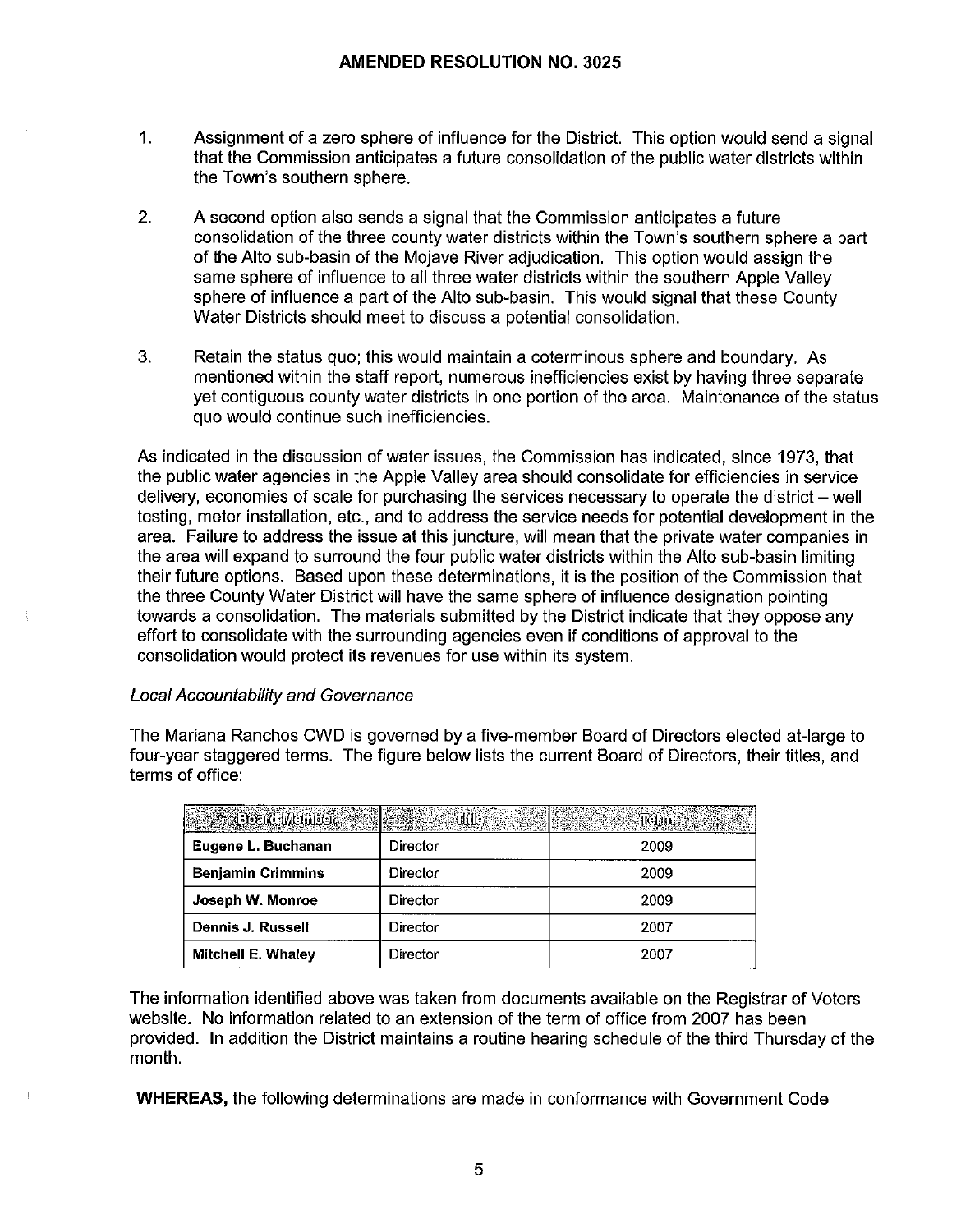## **AMENDED RESOLUTION NO. 3025**

Section 56425 and local Commission policy:

### **1. Present and Planned Uses:**

Present uses within the district include vacant lands and residential lots that range from one to forty acres contained within the County General Plan and 960 acres within the Town of Apple Valley General Plan. According to the Plan, 98% of the service area is designated for residential uses. The majority of the District that remains to be developed is located in Sections 14 and 15 and the southern part of Section 21. Large portions of the District's sphere are undeveloped. Present and planned uses within the staff modified area includes vacant lands, residential lots that vary from one-half acre to 5 acres for a rural residential land use occupied by single family residences.

The County General Plan land use designations for the area include: Single Family Residential land use designations (RS-1) with a one-acre minimum lot size, Rural Living (RL) which requires a 2.5 acre minimum parcel size, Resource Conservation (RC) which allows one unit per 40 acres, and Special Development (SD-PD) for approximately 50 acres. There are no commercial, industrial, or urban intensity land use designations assigned within the area.

The Town of Apple Valley overlays approximately 960 acres within the area southerly of Tussing Ranch Road and its General Plan identifies Residential lands for the majority of the area, which includes Single Family Residential, Low Density Residential and Estate Residential uses, and approximately 12 acres of General Commercial.

The sphere of influence designation will have no direct impact on the land use designations of the County or Town.

### **2. Present and Probable Need for Public Facilities and Services:**

The districts taken together currently meet the water operational demands of their customers. As mentioned, development in the Town's sphere is anticipated to continue and all three districts are within the Town's sphere. As the population increases and the uses of the land intensify, the area will require additional water production.

Individual service needs for the districts are identified under each of their municipal service reviews. The District estimates it build-out population at 3,019 or 1,098 connections. The District currently meets the water demands of its customers. As mentioned, development in the Town's sphere is anticipated to continue, and developments within the area surrounding the existing District have been filed with the County Land Use Services Department. As the population increases and the uses of the land intensify, the area will require additional water production and water sources.

## **3. Present Capacity of Public Facilities and Adequacy of Public Services:**

As noted in the Municipal Service Review materials, the District will need to provide for additional water sources to accommodate its rampdown of Free Production Allowance (FPA) or increase monthly charges to offset the cost of make up or replacement water. The Water Plan provided indicates that ongoing planned improvements will meet the needs of the existing customers.

## **4. Social and Economic Communities of Interest:**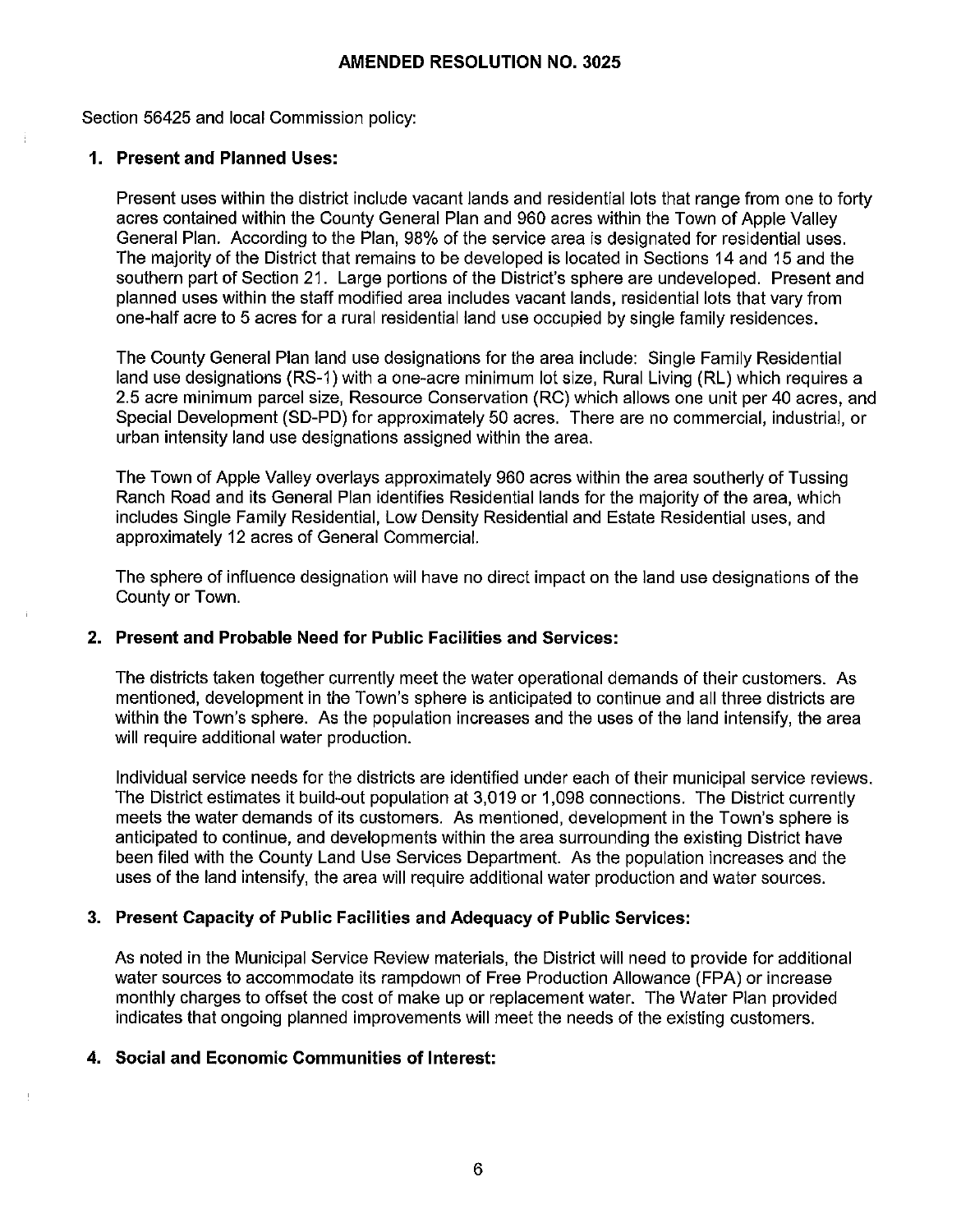## **AMENDED RESOLUTION NO. 3025**

The area proposed for inclusion within the Mariana Ranchos CWD sphere of influence representing the consolidation of the three districts is entirely within the Apple Valley community sphere as well as the current sphere of influence assigned the Town of Apple Valley. The areas of the modified sphere of influence are identified as being in Apple Valley, but the residents in the area do not believe they share social or economic ties with the Town. However, the Town is the economic hub for the area and provides for the shopping, organized recreational activities, and employment for the area. The Community of Interest for the Water Districts notes that the territory is within the same sub-basin of the Mojave River adjudication, its wells and facilities are in close proximity to one another, and they share a common land use direction, rural residential.

## **5. Additional Determinations**

- Legal advertisement of the Commission's consideration has been provided through publication in The Daily Press through publication of a 1/8 page legal ad and in The Apple Valley News, as required by law. In accordance with Commission Policy #27, a  $1/8<sup>th</sup>$  page legal ad was provided in lieu of individual notice because the service review sphere of influence update for the community of Apple Valley would have exceeded 1,000 notices.
- As required by State law, individual notification was provided to affected and interested agencies, County departments, and those agencies and individuals requesting mailed notice.
- Comments from landowners/registered voters and any affected agency will need to be reviewed and considered by the Commission in making its determinations.

**WHEREAS,** pursuant to the provisions of Government Code Section 56425(h) the range of services provided by Mariana Ranchos County Water District shall be limited to the following:

## **FUNCTIONS SERVICES**

Water Sale of domestic water

**WHEREAS,** having reviewed and considered the findings as outlined above, the Commission determines to expand the sphere of influence to encompass:

- 1) The District's existing sphere of influence;
- 2) The entirety of the sphere of influence for the Apple Valley Foothill and Apple Valley Heights County Water Districts, excluding the territory currently served by the Golden State Water Company south of Tussing Ranch Road; and,

3) Expansion of the sphere to include the territory southerly of the Apple Valley Heights County Water District boundary which is private land to the southern section line.

**NOW, THEREFORE, BE IT RESOLVED** by the Local Agency Formation Commission of the County of San Bernardino, State of California, that this Commission shall consider this to be the sphere of influence for Mariana Ranchos County Water District; it being fully understood that establishment of such a sphere of influence is a policy declaration of this Commission based on existing facts and circumstances which, although not readily changed, may be subject to review and change in the event a future significant change of circumstances so warrants;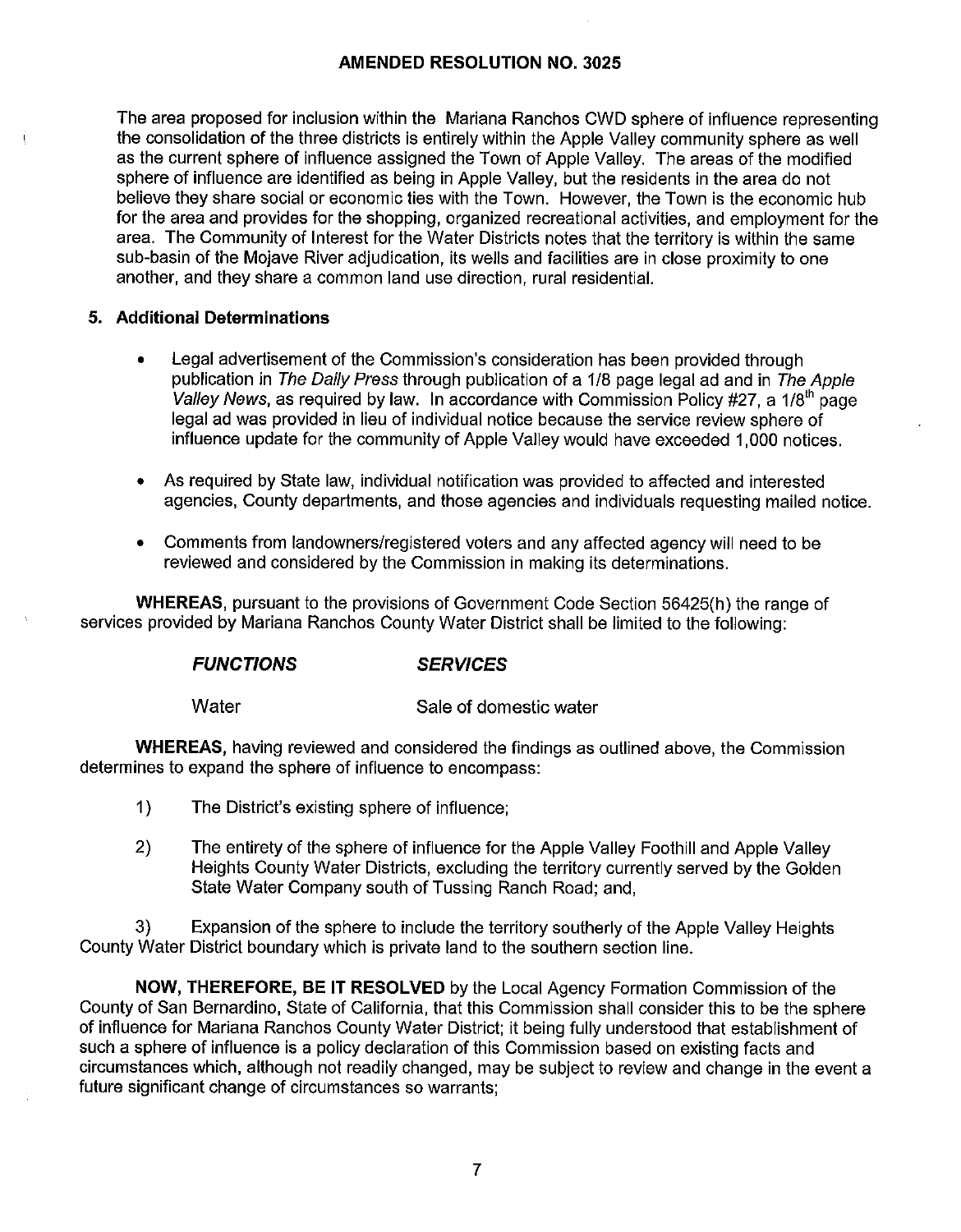## **AMENDED RESOLUTION NO. 3025**

BE IT FURTHER RESOLVED that the Local Agency Formation Commission of the County of San Bernardino, State of California, does hereby determine that Apple Valley Heights County Water District shall indemnify, defend, and hold harmless the Local Agency Formation Commission of the County of San Bernardino from any legal expense, legal action, or judgment arising out of the Commission's designation of the modified sphere of influence, including any reimbursement of legal fees and costs incurred by the Commission.

THIS ACTION APPROVED AND ADOPTED by the Local Agency Formation Commission of the County of San Bernardino by the following vote:

| AYES:           |                            | COMMISSIONERS: Hansberger, Pearson, Colven, McCallon,<br><b>Mitzelfelt, Williams</b>                                                |
|-----------------|----------------------------|-------------------------------------------------------------------------------------------------------------------------------------|
| NOES:           | <b>COMMISSIONERS: None</b> |                                                                                                                                     |
| <b>ABSTAIN:</b> | <b>COMMISSIONERS: Cox</b>  |                                                                                                                                     |
| <b>ABSENT:</b>  |                            | <b>COMMISSIONERS:</b> Biane (Commissioner Mitzelfelt voting in his<br>stead), Nuaimi (Commissioner Williams voting in<br>his stead) |

)

**STATE OF CALIFORNIA** 

) ss. **COUNTY OF SAN BERNARDINO** 

I. KATHLEEN ROLLINGS-McDONALD, Executive Officer of the Local Agency Formation Commission of the County of San Bernardino, California, do hereby certify this record to be a full, true, and correct copy of the action taken by said Commission, by vote of the members present, as the same appears in the Official Minutes of said Commission at its meeting of October 15, 2008.

DATED: November 17, 2008

THLEEN ROLLINGS-McDONALD **Executive Officer**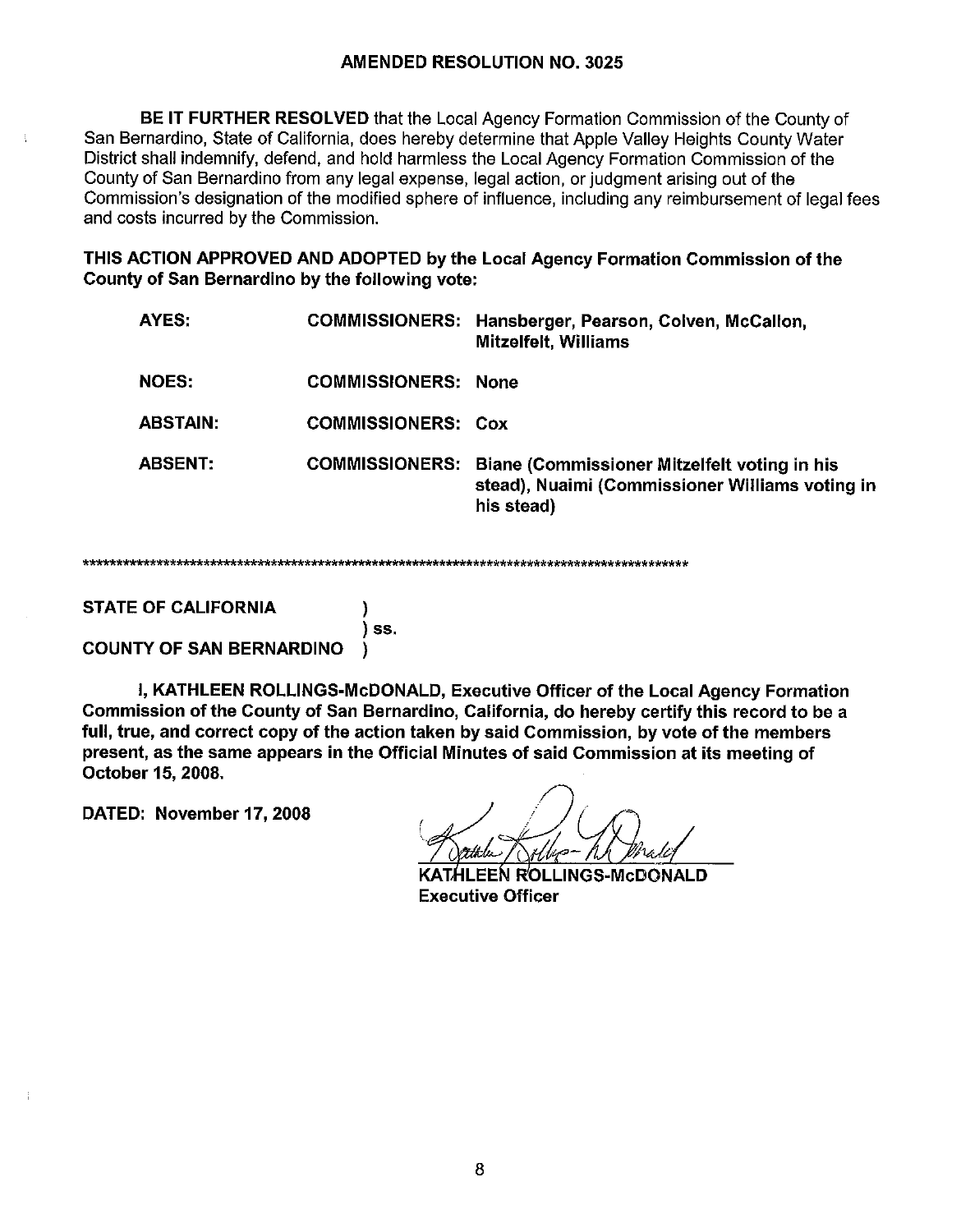

LAFCO 3009 - SPHERE OF INFLUENCE FOR MARIANA RANCHOS COUNTY WATER DISTRICT (SINGLE SPHERE DESIGNATION FOR APPLE VALLEY FOOTHILL COUNTY WATER DISTRICT, APPLE VALLEY HEIGHTS COUNTY WATER DISTRICT, AND MARIANA RANCHOS COUNTY WATER DISTRICT)

EXHIBIT A